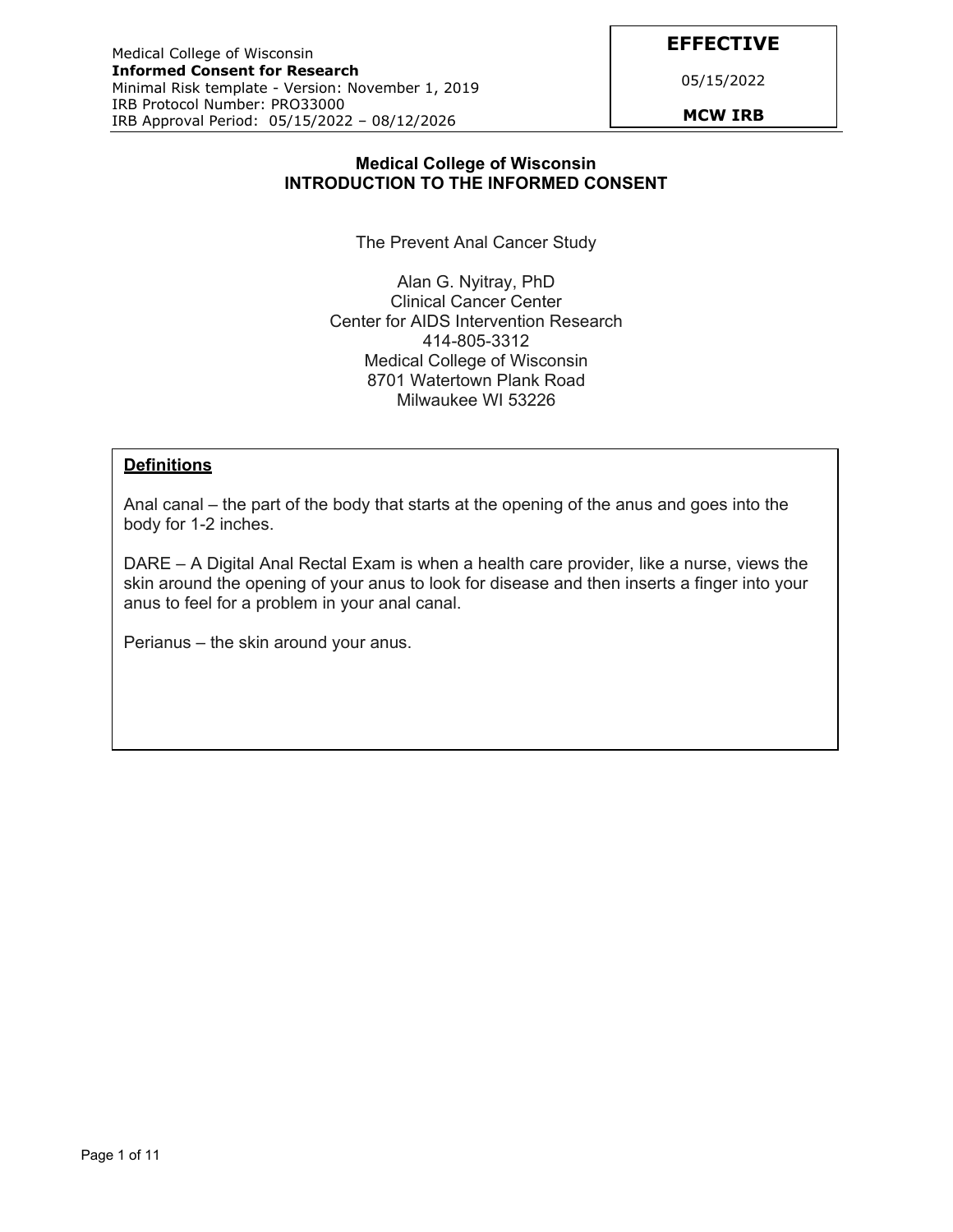#### Medical College of Wisconsin **Informed Consent for Research**  Minimal Risk template - Version: November 1, 2019 IRB Protocol Number: PRO33000 IRB Approval Period: 05/15/2022 – 08/12/2026 **MCW IRB**

**Purpose**  This project is being done to find out if single persons can do an anal self-exam (ASE) and if couples can do an anal companion exam

## **EFFECTIVE**

05/15/2022

#### **Length**

- **You will be in this research project for** about six months
- We would also like to keep in touch with you after your study activities are done if the health care provider found a problem with your anus. That way we will know what treatment you received and the treatment outcome.

## **Risks**

This is a brief list of the most commonly seen risks The *full consent form* after this introduction contains a more complete list of potential research risks.

### **Activity risks:**

- **Talking about the anus may make a** person uncomfortable.
- Getting a DARE and an anal swab from a doctor or nurse may be embarrassing or slightly uncomfortable.
- Doing an ASE (or ACE) may make some persons embarrassed or uncomfortable.
- Some questions on the questionnaire may seem personal and make a person uncomfortable.

# **Activities**

In this study we'll give you education about your anus, teach you how to examine it so you can do an exam yourself, and ask you to complete questionnaires. A health care provider will collect an anal swab and examine your anus for cancer and other problems and give you the DARE results. After you get the results, we'll put you in one of two groups:

- 1) People in group one are asked to practice the ASE (or ACE) at home between Visit 1 and Visit 2.
- 2) People in group two are not asked to practice the exam at home.

## **List of visits:**

(ACE).

- **U** Visit 1
	- Total Number: 1
	- Total Time: 1 hour 15 minutes for individuals; 1 hour 30 minutes for couples.
- Visit 2 (six months after Visit 1)
	- Total Number: 1
	- Total Time: 1 hour for individuals; 1 hour 15 minutes for couples.

### **Activities that will occur at various visits:**

### **Invasive Activities**

- [Anal swab, DARE and ASE (or ACE)

#### **Non-invasive Activities**

- Questionnaires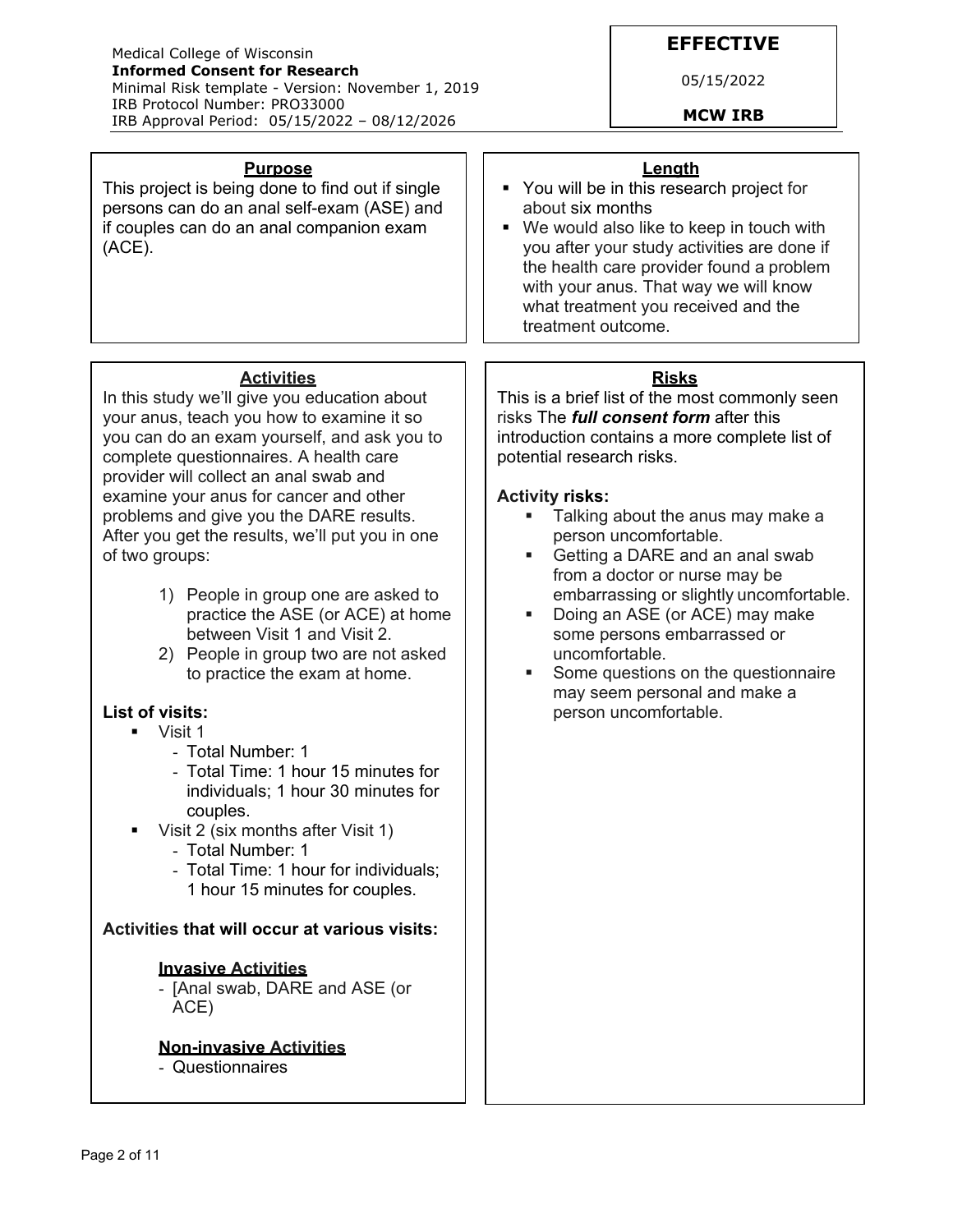#### Medical College of Wisconsin **Informed Consent for Research**  Minimal Risk template - Version: November 1, 2019 IRB Protocol Number: PRO33000 IRB Approval Period: 05/15/2022 – 08/12/2026 **MCW IRB**

## **EFFECTIVE**

05/15/2022

#### **Benefits**

This project may or may not help you, but we hope the information from this project will help us learn better ways to screen for anal cancer.

## **My Other Options**

You do not have to join this project. You are free to say yes or no.

- Whether or not you join this project, you are free to seek services from this or other agencies.
- Whether or not you join this project, your usual medical services will not change.

If you have more questions about this project at any time, you can call Alan G. Nyitray, PhD at 414-805-3312.

If you have questions about your rights as a participant, want to report any problems or complaints, or offer input, you can call the MCW/Froedtert Hospital Research Subject Advocate at 414-955-8844.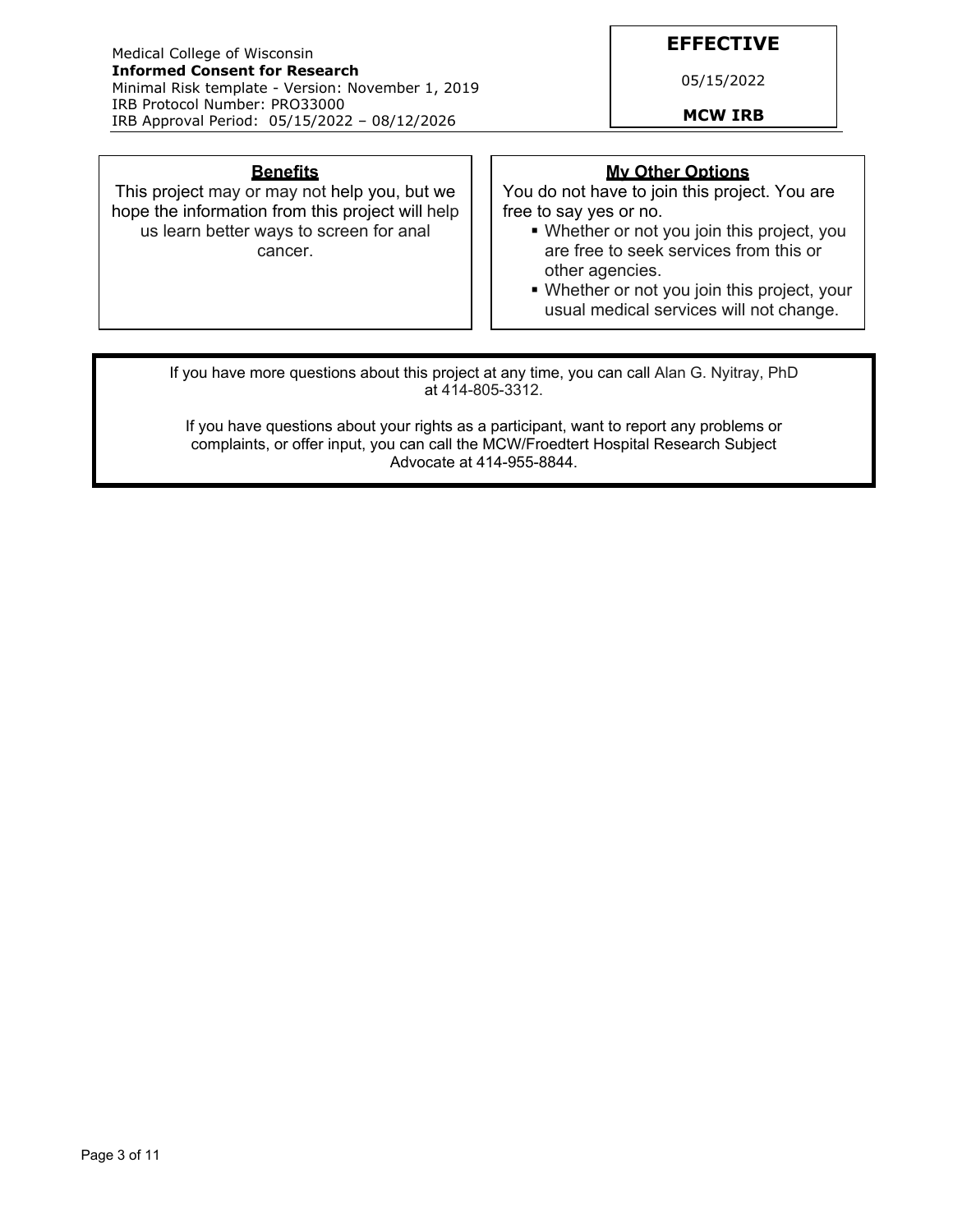05/15/2022

## **CONSENT TO PARTICIPATE IN RESEARCH**

### **A1. INTRODUCTION – WHY ARE WE ASKING YOU TO PARTICIPATE?**

You are being invited to participate in this research because

- You are 25 years of age or older
- Acknowledge sex with men in the past five years or identify with a minority sexual or gender orientation
- Identify as male or a transgender person who has sex with men

A total of about 1000 people are expected to participate in this research nationally, including 400 in Houston.

The Director of the project is Alan Nyitray, PhD in the Center for AIDS Intervention Research and the Department of Psychiatry and Behavioral Health. A research team works with Dr Nyitray. You can ask who these people are.

The National Cancer Institute of the National Institutes of Health, a government agency, is funding the research.

### **A2. DO I HAVE TO PARTICIPATE?**

You can decide whether to take part in this research or not. You are free to say yes or no. If you do not agree to join, or if you leave, you will not be penalized or lose any benefits that you had before starting the research project. Even if you join this project, you do not have to stay in it. You may stop at any time. Take as much time as you need to make your choice.

### **A3. WHY IS THIS PROJECT BEING DONE?**

This project is being done to try to find out if individual persons can do an anal self-exam (ASE) and if couples can do an anal companion exam (ACE). If persons can do the exams well, then it may help detect anal cancer earlier.

#### **B1. WHAT WILL HAPPEN IF I PARTICIPATE?**

You previously answered a few questions so we could learn if you're eligible for the study. The current consenting process is for you to decide if you want to be in the study. If you agree to be in the study and are able to take part in this study you will participate in the following activities:

Online (right after the consenting process)

- You will be sent a copy of the consent.
- We will set up a time and date for your Visit 1 to the clinic.
- You will take a short survey on your phone or PC (15 minutes).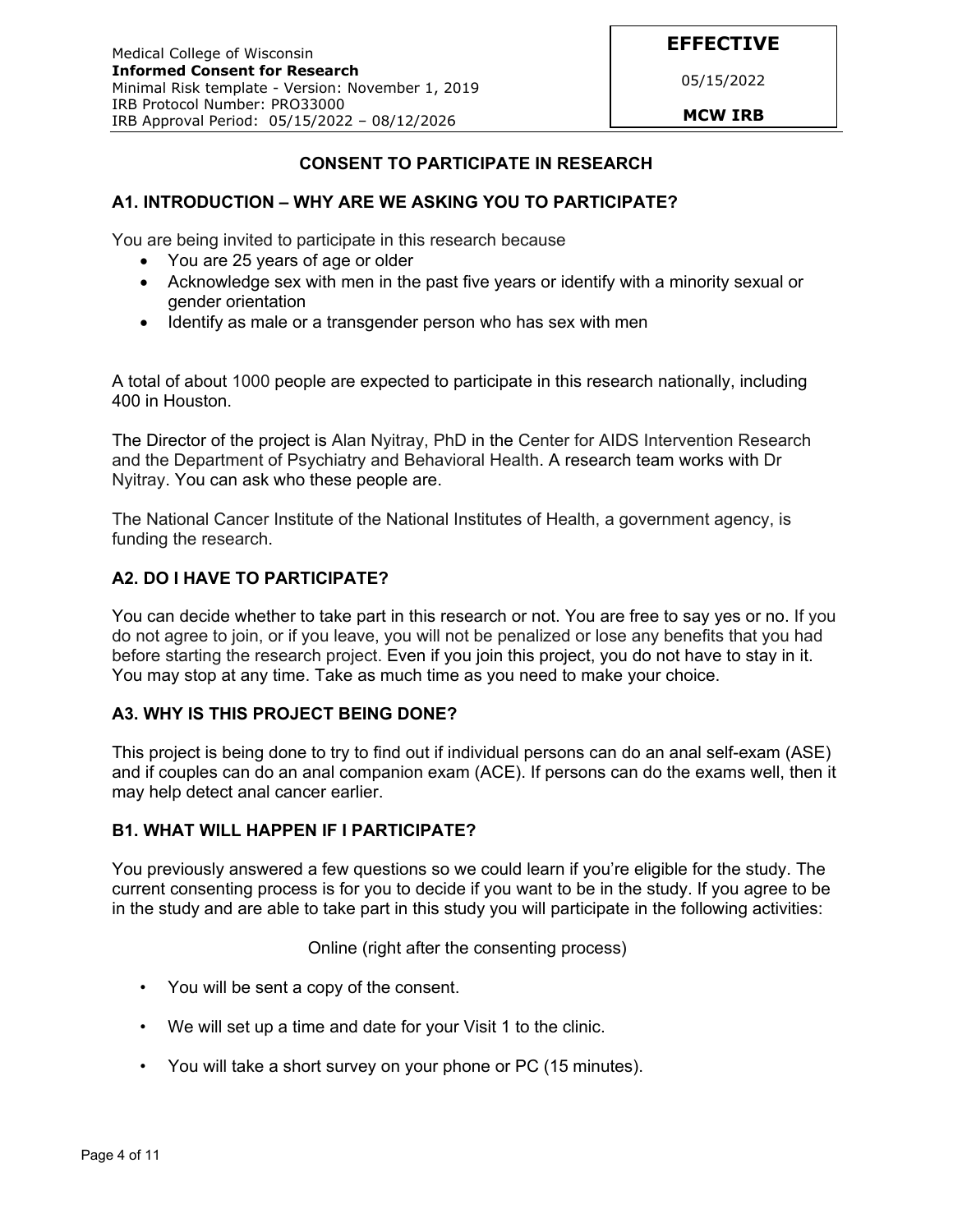**EFFECTIVE** 

05/15/2022

#### **Visit 1**

- We will first check a photo ID to make sure you're the person who agreed to be a part of this study (any photo ID will do). Then, we will measure your weight, height, and waist size.
- Then we will tell you a little bit about anal anatomy and disease that can happen at the anal canal like anal cancer and anal warts.
- We will use mannequins so you can begin to learn how to do an ASE, or an ACE if you enroll as a couple. Both the ASE and ACE involve viewing the perianus and then inserting a finger in the anal canal to feel for something that's abnormal.
- We will also collect an anal canal cell sample using a swab (like a Q-tip). This sample will be shipped to the coordinating site, the Medical College of Wisconsin, where it will be stored and then possibly used in additional tests to help learn how to improve detection of anal cancer and other anal conditions. The sample will be stored with a study ID and will not contain any identifiers.
- Next, the health care provider will give you an anal exam which will include looking at your anus for disease and gently inserting an index finger to find out if you have anything abnormal in your anal canal. The health care provider will tell you the results later in the visit. It is possible that the PI or Study Coordinator will observe the health care provider who does your anal exam to help improve the quality of the research.
- If you enroll in the study as an individual, the health care provider will then leave you in private and you will perform the ASE on yourself just as you have been taught to do. When you're done, you will write down your results and give them to study staff. If you are here with your partner, your partner will perform an anal exam on you and you will perform an anal exam on your partner.
- Next, you'll take a post-exam survey (15 minutes).
- Then, we will give you the results of your DARE. If the health care provider found something that wasn't normal, then they will refer you for treatment, if any treatment is needed.
- After you get the results, we will randomly (like flipping a coin) put you into one of two groups:
	- 1) People in group one will be asked to practice the ASE (or ACE) at home between Visit 1 and Visit 2.
	- 2) People in group two will not be asked to practice the exam at home.

After you have completed the visit, the study team will schedule your Visit 2 for about six months later. If you're assigned to group 1, we'll contact you to remind you to practice the ASE (or ACE) between Visit 1 and Visit 2 and to get the results of your exam. We will also contact you before your second visit to remind you of the date and time. At that time, we'll also send you a link to complete a pre-exam survey on your computer or phone. Finally, we'll tell you about the study's referral program which provides incentives for referring friends and family to the study.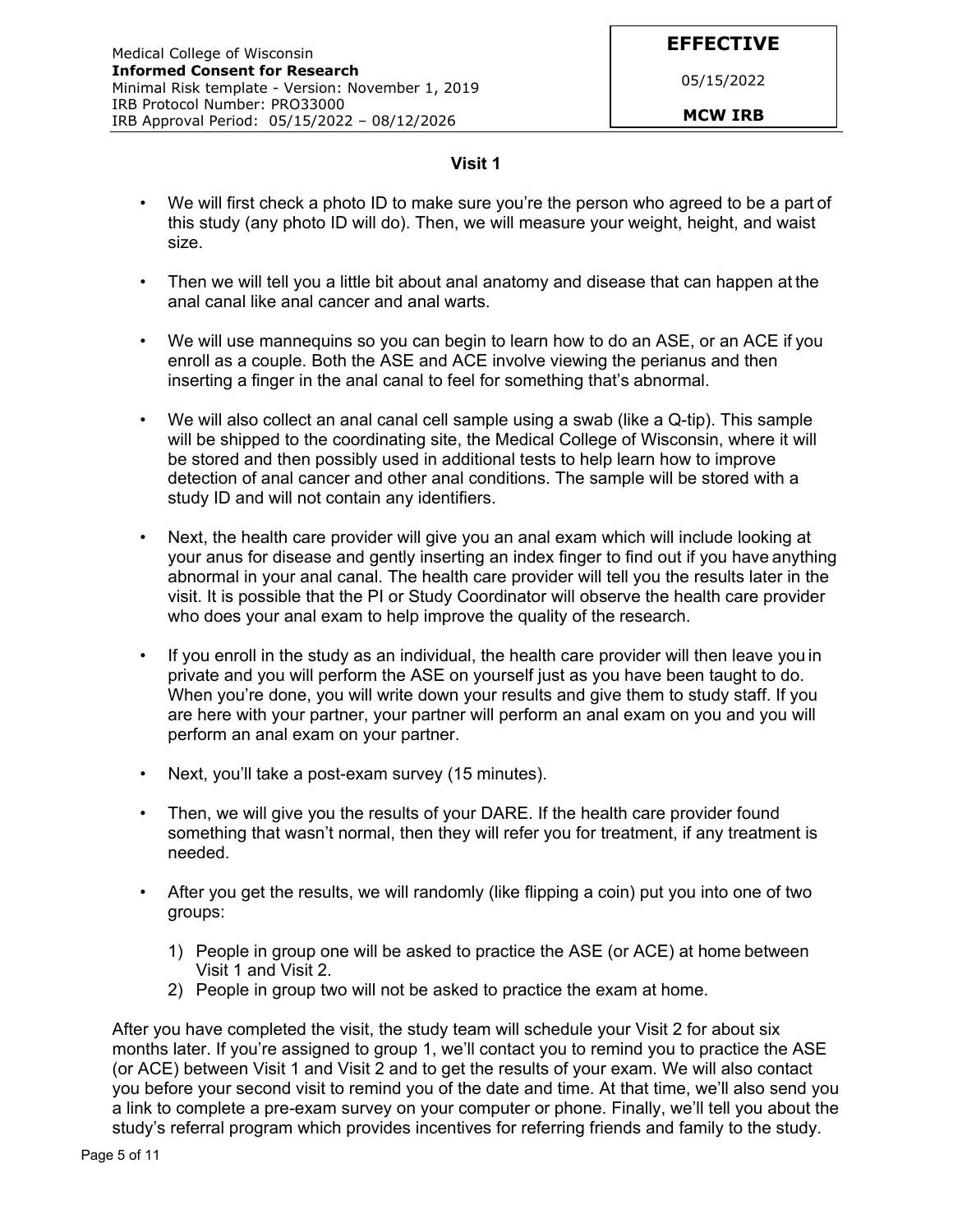Visit 1 will take about 1 hour 15 minutes for individuals and 1 hour 30 minutes for couples.

### **Visit 2**

At your second visit, the same procedures listed above will be performed again, except study staff will not train you again on how to perform the exams. In addition, we'll ask you to do the ASE/ACE at home just before you come back to the clinic rather than you performing it in the clinic as in visit 1. This will shorten your clinic visit to less than 1 hour for individuals and 1 hour 15 minutes for couples.

## **B2. HOW LONG WILL I BE IN THE PROJECT?**

You will be in this research project for about six months.

We would also like to keep in touch with you if the health care provider found a problem with your anus. That way we will know what treatment you received and what happened with the problem. We will contact you by your preferred means of communication (telephone, text, or email) about one year after Visit 2 to ask about health issues related to your anus that may have happened in the prior year. If the health care provider found a problem with your anus during Visit 2, we will contact you after Visit 2 until the problem is taken care of.

## **B3. CAN I STOP BEING IN THE PROJECT?**

You may stop at any time. If you decide to leave the project, please let the research team know.

The research director, Dr. Alan Nyitray, may stop your participation in the project at any time for any reason without your consent. He will tell you if this happens.

## **C1. WHAT HEALTH RISKS OR PROBLEMS CAN I EXPECT FROM THE PROJECT?**

We watch everyone in the project for unexpected problems. **You need to tell the research health care provider or a member of the research team immediately if you experience any problems or become too anxious.** 

### What about DARE and ASE/ACE Risks?

The health care provider (a doctor or a nurse) will perform an anal canal swabbing on you. The insertion of the swab may be slightly uncomfortable and he or she will rotate it gently to collect the sample. Talking about the anus or doing an ASE (or ACE) may make some persons embarrassed or uncomfortable.

### What about Questionnaire Risks?

Some of the questions may seem personal and may make you feel uncomfortable. If you have any questions or concerns while answering these questions, please talk to a member of the study team. You may choose not to answer any question that makes you uncomfortable. A few questions we ask will be about COVID-19.

## What about Confidentiality Risks?

Another risk may be loss of confidentiality. Every effort will be made to keep your research records confidential but we cannot guarantee it. Depending on the kind of information being collected, if your research information were accidentally seen, it might be used in a way that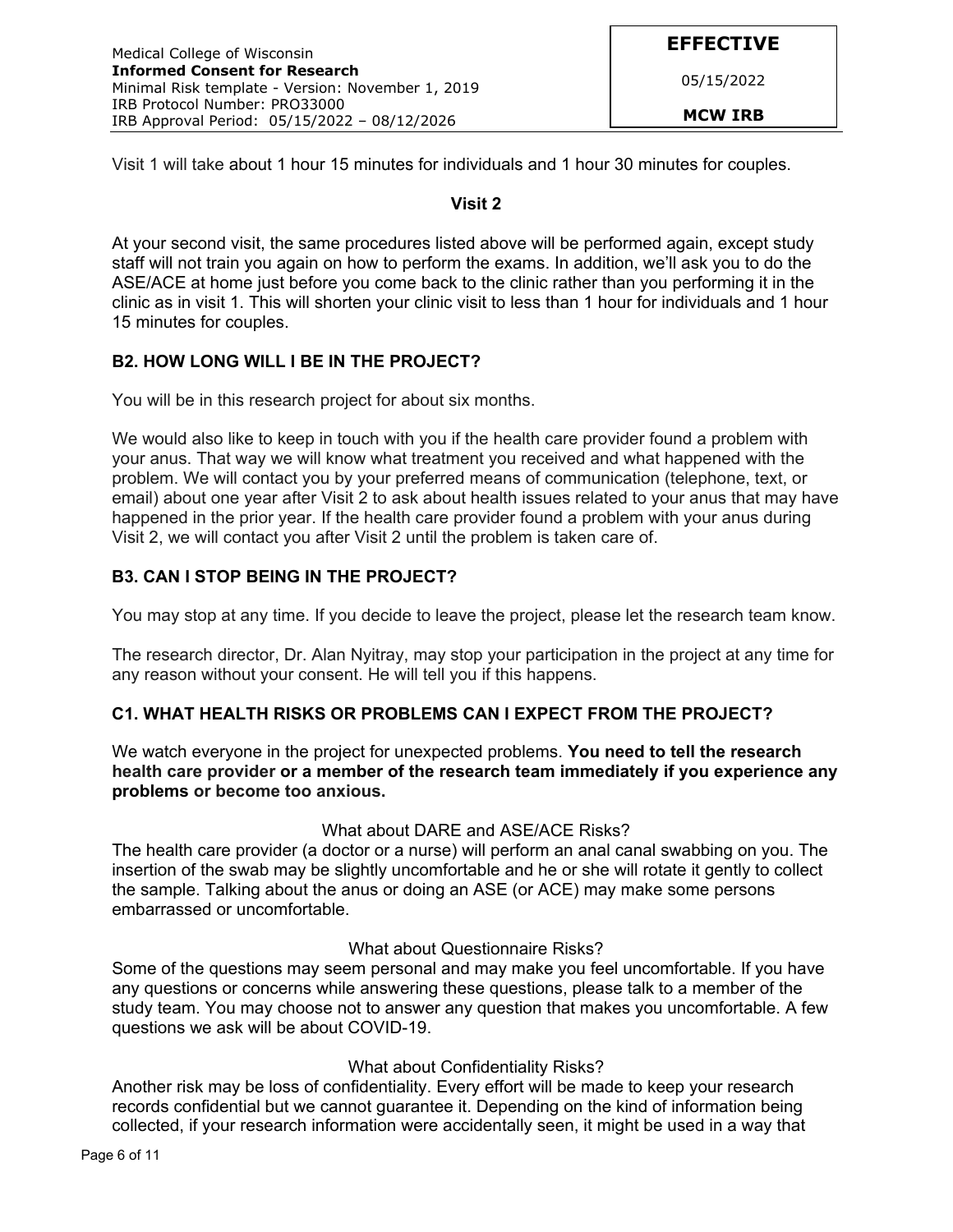05/15/2022

could embarrass you or affect your ability to get insurance. If you have questions, you can talk to the project director about whether this could apply to you.

## **C2. ARE THERE ANY BENEFITS TO TAKING PART IN THE PROJECT?**

This project may or may not help you, but we hope the information from this project will help us learn better ways to detect anal cancer. Possible benefits to you may include referrals to services if the health care provider believes there's a problem with your anus.

## **D1. ARE THERE ANY COSTS TO BEING IN THE PROJECT?**

There are no costs to you for any of the visits or services you receive in this project. If you have questions regarding costs, please contact Dr. Alan Nyitray. If you are billed for any study activities, do not pay it. Contact Dr. Nyitray if you get a bill for study activities.

## **D2. WILL I BE PAID FOR PARTICIPATING IN THE PROJECT?**

You will be paid \$50 after Visit 1 and \$80 after Visit 2 for your time in completing the study activities and the cost of parking or transportation. If you complete both visits, you will receive \$130. If you joined as a couple, each person in the couple will receive these amounts.

## **D3. WHAT OTHER HEALTHCARE CHOICES DO I HAVE?**

You do not have to join this project. You are free to say yes or no.

Whether or not you join this project, you are free to seek services from this or other agencies and your usual medical services will not change

### **D4. WILL I BE GIVEN NEW INFORMATION ABOUT THE PROJECT?**

If we learn any important new information about DARE or anal self-exams that might change your mind about being in the project, we will tell you about it right away. You can then decide if you want to stay in the project.

When research activities like anal exams are done, there is the chance of finding something clinically relevant. There may be benefits to learning such results (such as early detection and treatment of a medical condition), but there are risks as well (such as feeling worried about a finding for which no treatment is required or appropriate).

In this study, you will be informed of any findings of possible clinical significance that may be discovered during review of results from your research DARE. The results of your research DARE may be placed in your medical record.

### **D5. WHAT HAPPENS IF I AM INJURED BECAUSE I TOOK PART IN THE PROJECT?**

Emergency medical treatment for injuries directly related to your participation in this research project will be provided to you. You or your health insurance will be billed for the costs of this emergency treatment. MCW will decide on a case by case basis if they will reimburse you or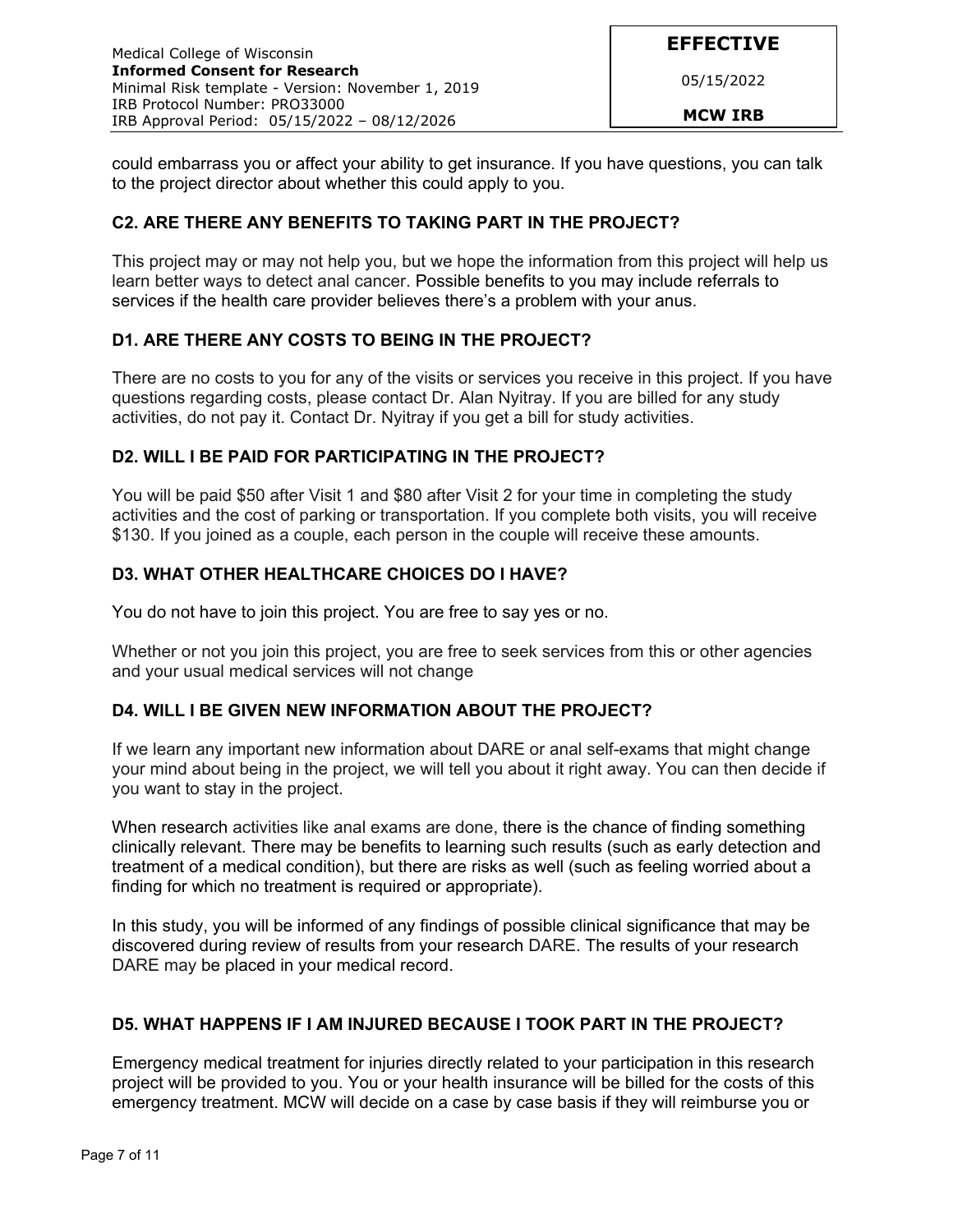your insurer for emergency treatment costs. If your research-related injury requires medical care beyond this emergency treatment, you or your insurer will be responsible for the costs of this follow-up care.

At this time, there is no plan for any additional financial payments.

If you believe that you have been injured because of your participation in this project, contact the research clinician right away. Contact information: Derek Smith, Advance Practice Nurse Practitioner, 713-526-0005, Crofoot Research Center, 3701 Kirby Dr, Ste 1230, Houston, TX 77098.

#### **Nothing in this consent form affects any legal rights you may have nor does it release the investigator, the sponsor, the institution, or its agents from liability for negligence.**

## **D6. WHO CAN ANSWER MY QUESTIONS ABOUT THE PROJECT?**

- If you have more questions about this project at any time, you can call Dr. Alan G. Nyitray at 414-805-3312.
- You can also call Derek Smith, Advance Practice Nurse Practitioner, 713-526-0005, Crofoot Research Center, 3701 Kirby Dr, Ste 1230, Houston, TX 77098.
- If you have questions about your rights as a research participant, want to report any problems or complaints, or offer input, you can call the MCW/Froedtert Hospital Research Subject Advocate at 414-955-8844.

### **E1. What health information will be collected and used for this project?**

To be in this research project, the research team needs your permission to access, collect and use some of your health information. If you say no, you cannot be in the project. This information may come from questions we ask, or from forms we ask you to fill out, as described below. We will only collect and use information needed for the project.

### **The health information we will collect and use for this project is:**

Health information collected during this project, such as, results of study-related procedures and questionnaires. This information includes name, address, date of birth, dates of study visits, study procedures, and telephone number. The information is collected to allow the study team to stay in contact with you and to monitor your progress in the study.

### **E2. Who will see the health information collected for this project?**

The only people allowed to handle your health information are those on the research team at MCW/Froedtert Hospital, the Crofoot Research Center, Thomas Street Health Center, MD Anderson Cancer Center, The University of Texas Health Sciences Center in Houston, University of Chicago, those on the Institutional Review Board (IRB) and those who check on the research activities to make sure the hospital's rules are followed.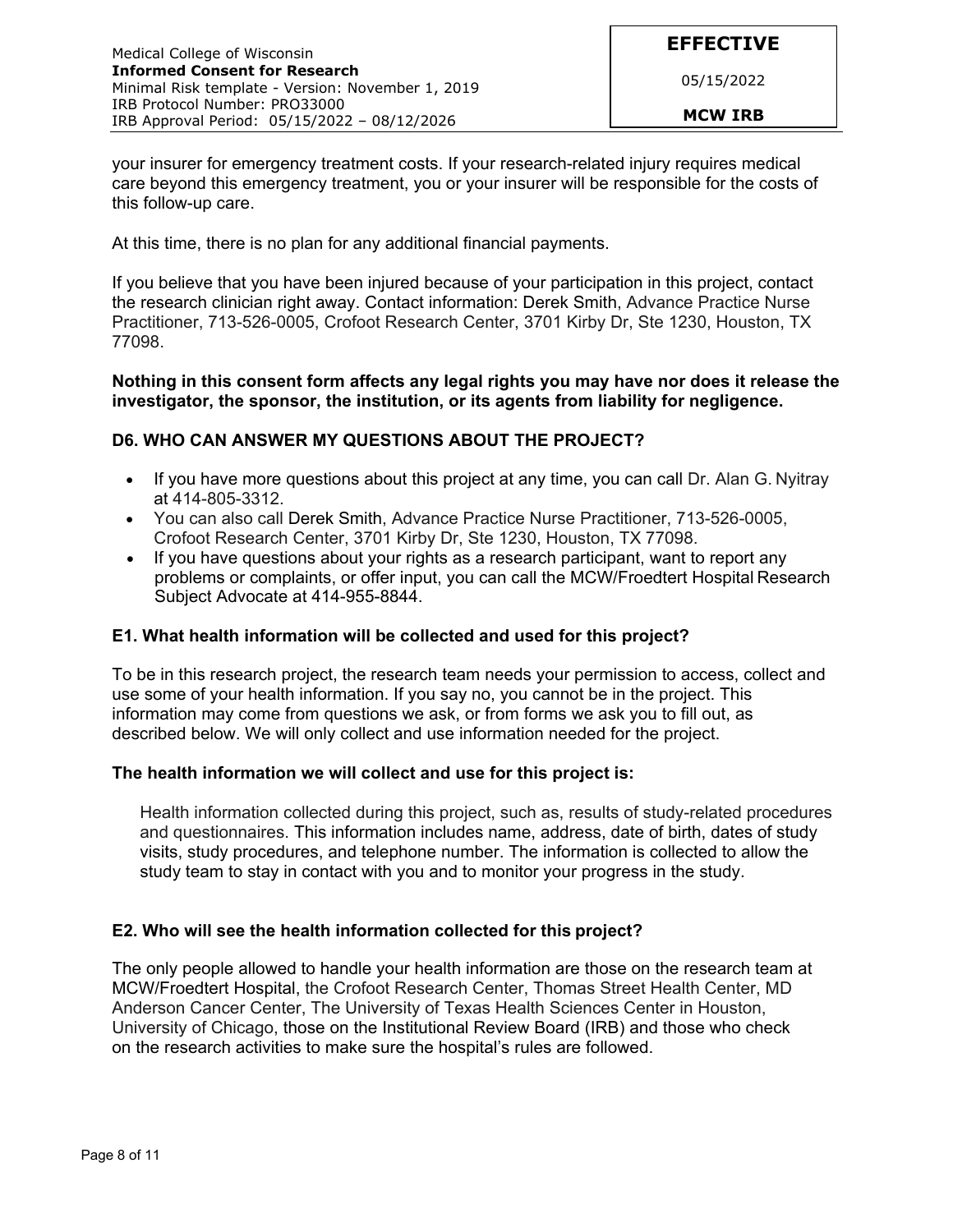If the costs of any necessary emergency medical treatment in the event of a research-related injury are billed to your health insurance, your health information may need to be disclosed to the insurer for billing purposes.

We will not use your personal health information for a different project without your permission or the permission of a hospital research review board (IRB). Once all personal identification is removed from your health information and anal swabs, the information and swabs may be used for future research or distributed to another investigator for future research without additional informed consent from you or your legally authorized representative. The information might also be used or released for other purposes without asking you. Results of the project may be presented in public talks or written articles, but no information will be presented that identifies you.

## **E3. What are the risks of sharing this health information?**

One risk of taking part in a research project is that more people will handle your personal health information collected for this project. The research team will make every effort to protect the information and keep it confidential, but it is possible that an unauthorized person might see it. Depending on the kind of information being collected, it might be used in a way that could embarrass you or affect your ability to get insurance. If you have questions, you can talk to the research director about whether this could apply to you.

## **E4. How long will you keep the health information for this project?**

If you sign this form, we plan to keep your information for 10 years after the research project ends in case we need to check it again for this project.

### **E5. Can I cancel my permission to share this health information?**

If you change your mind later and do not want us to collect or share your health information, you need to send a letter to Dr. Alan Nyitray, Medical College of Wisconsin, Clinical Cancer Center, Suite 5434, 8701 Watertown Plank Road, Milwaukee, WI 53226-3548. The letter must say that you have changed your mind and do not want the researcher to collect and share your health information. At that time, we may decide that you cannot continue to be part of the project. We may still use the information we have already collected.

### **E6. Audio recording**

At the end of Visit 1, some participants will be asked to do an interview in the clinic with the study staff that will take up to about 15 minutes. The interview will ask questions about anxiety and the experience of the ASE or ACE.

All interviews will be recorded and transcribed. Both the recordings and transcripts will be saved on a secure server at MCW and University of Texas Health Sciences Center and analyzed by members of the research team.

Initial either 1 or 2 to let us know if this is okay: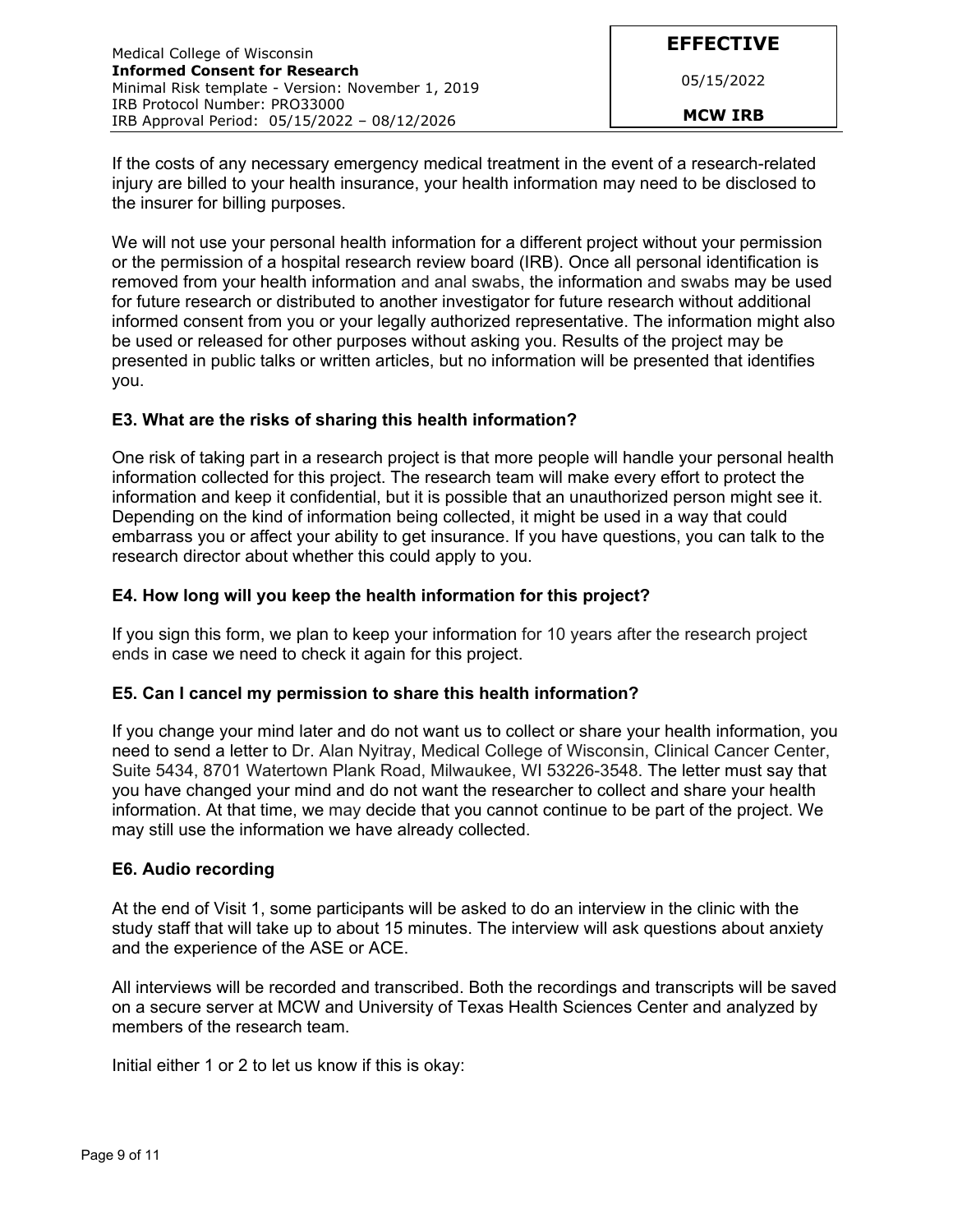- 1. I do not want to be audio recorded in this study. I understand I still can participate in other parts of the study.
- 2. I agree to be audio recorded in this study. I may ask that the recorder be turned off at any point during the interview if there is something that I do not want recorded.

## **E7. Certificate of Confidentiality**

To help us protect your privacy, we have obtained a Certificate of Confidentiality from the National Institutes of Health. The study team can use this Certificate to legally refuse to disclose information that may identify you in any federal, state, or local civil, criminal, administrative, legislative, or other proceedings, for example, if there is a court subpoena. The study team will use the Certificate to resist any demands for information that would identify you, except the following:

The Certificate cannot be used to resist a demand for information from personnel of the United States federal or state government agency sponsoring the project and that will be used for auditing or program evaluation of agency funded projects or for information that must be disclosed in order to meet the requirements of the federal Food and Drug Administration (FDA). You should understand that a Certificate of Confidentiality does not prevent you or a member of your family from voluntarily releasing information about yourself or your involvement in this research. If an insurer, medical care provider, or other person obtains your written consent to receive research information, then the researchers will not use the Certificate to withhold that information.

### **F1. FOR MORE INFORMATION ABOUT THE PROJECT**

A description of this clinical trial will be available on http://www.ClinicalTrials.gov, as required by U.S. Law. This Web site will not include information that can identify you. At most, the Web site will include a summary of the results. You can search this Web site at any time.

You can look up this project by referring to the ClinicalTrials.gov number NCT04090060 or by asking the research team for a printed copy.

### **CONSENT TO PARTICIPATE**

#### **By signing my name below, I confirm the following:**

- I have read (or had read to me) this entire consent document. All of my questions have been answered to my satisfaction.
- The project's purpose, procedures, risks and possible benefits have been explained to me.
- I agree to let the research team use and share the health information and other information gathered for this project.
- I voluntarily agree to participate in this research project. I agree to follow the procedures as directed. I have been told that I can stop at any time.

**IMPORTANT:** You will receive a signed and dated copy of this consent form. Please keep it